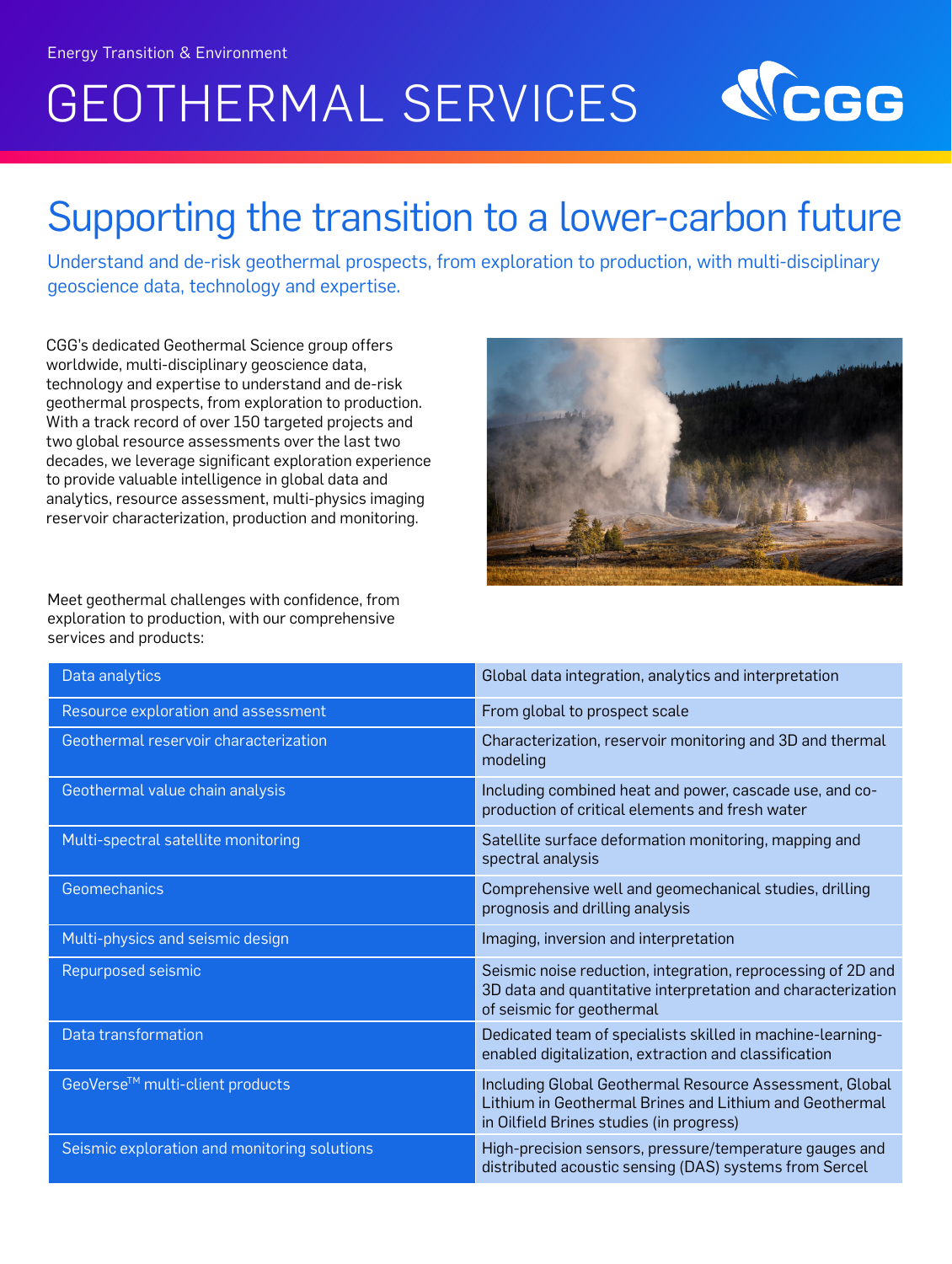## GEOTHERMAL SERVICES

#### Seismic information and machine learning for geothermal prospect evaluation

By integrating high-end seismic imaging technology within reservoir quantitative workflows, CGG provides detailed geothermal prospect evaluations that range from de-risking geothermal wells and production behavior using highresolution fault area identification to improving geothermal quantitative interpretation in areas where reliable well information is limited or even absent.

CGG has a proven track record in providing this expertise in complex areas such as the Upper Rhine Graben in France where state-of-the-art survey design and data imaging have provided key information for the interpretation of fault networks in deep crystalline rocks and the construction of a structural model that informed new production well trajectories.

In sedimentary strata lacking well information and highresolution seismic data, the use of deep neural networks driven by rock physics knowledge has demonstrated the value of re-using legacy seismic data with often limited coverage in estimating key reservoir properties. Such advanced neural networks were successfully applied to seismic data across a carbonate geothermal reservoir located in the Dogger formation north-east of Paris with the main objective of characterizing the extent of porous and permeable layers.



Geothermal reservoir seismic characterization with physics-guided deep neural networks (http://dx.doi.org/10.1190/tle40100751.1).

Rock physics data can be extracted and made analyticsready using public and private digital and digitized well databases using our machine learning-enabled data transformation and classification capabilities. These data, along with multi-physics expertise, can then be used to classify and characterize existing and reprocessed seismic data for geothermal purposes.

#### Level up to 3D for complete geothermal Earth Modeling

Multiphysics Imaging brings together CGG's electromagnetics and gravity-magnetics software development and interpretation groups, a global team of geophysical and geological experts in data processing, depth inversion modeling and interpretation.

In-house algorithm and software development has produced the comprehensive range of industry-leading solutions continuously maintained, upgraded and expanded—that drive both Multiphysics Imaging service projects and are licensed to companies and professionals across the Natural Resource E&P market.



Generate high-quality 3D visualization of your reservoirs with our industry-leading interactive platform, Geotools.